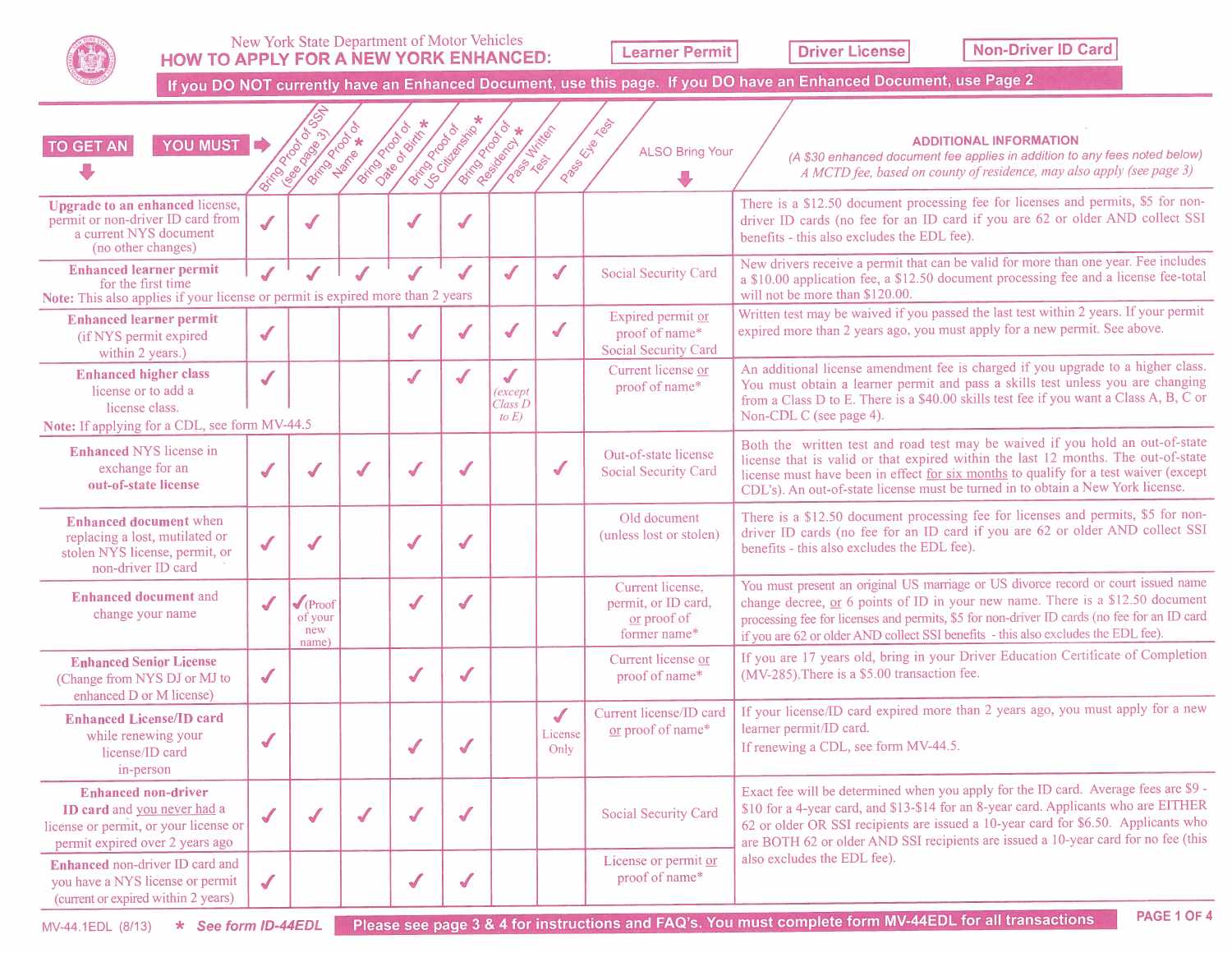

## New York State Department of Motor Vehicles HOW TO APPLY FOR A NEW YORK ENHANCED: Learner Permit Driver License Information Non-Driver ID Card

Use this page if you currently have an enhanced document.

| YOU MUST C<br><b>TO GET AN</b>                                                                                            | British Brook<br>Isea Roads                    | <b>British Branch</b> | <b>Discovered Strategy</b> | <b>Simon de Distriction *</b> | <b>Richard Street</b>                                         | <b>DESCRIPTION</b>                      | Passage River<br><b>ALSO Bring Your</b>                                | <b>ADDITIONAL INFORMATION</b><br>A MCTD fee, based on county of residence, may also apply (see page 3)                                                                                                                                                                                                                                                                                                                                                                                                                  |
|---------------------------------------------------------------------------------------------------------------------------|------------------------------------------------|-----------------------|----------------------------|-------------------------------|---------------------------------------------------------------|-----------------------------------------|------------------------------------------------------------------------|-------------------------------------------------------------------------------------------------------------------------------------------------------------------------------------------------------------------------------------------------------------------------------------------------------------------------------------------------------------------------------------------------------------------------------------------------------------------------------------------------------------------------|
| <b>Enhanced learner permit</b><br>(if enhanced permit expired<br>within 2 years.)                                         |                                                |                       |                            |                               | $\checkmark$                                                  | ✔                                       | Expired permit or<br>proof of name*                                    | Written test may be waived if you passed the last test within 2 years. If your permit<br>expired more than 2 years ago, you must apply for a new permit. See page 1. There<br>is an additional \$30.00 enhanced document fee.                                                                                                                                                                                                                                                                                           |
| Higher class license or to add a<br>license class to an enhanced license<br>Note: If applying for a CDL, see form MV-44.5 |                                                |                       |                            |                               | $\sqrt{\frac{1}{2}}$<br><i>(except</i><br>Class D<br>to $E$ ) |                                         | Current license or<br>proof of name*                                   | You must obtain a learner permit and pass a skills test unless you are changing<br>from a Class D to E. There is a \$40.00 skills test fee if you want a Class A, B, C or<br>Non-CDL C (see page 4). An additional license amendment fee is charged if you<br>upgrade to a higher class.                                                                                                                                                                                                                                |
| <b>Replacement</b> of<br>lost, mutilated or<br>stolen enhanced license,<br>permit,<br>or<br>non-driver ID card            | $\sqrt{2}$                                     |                       |                            |                               |                                                               |                                         | Old document<br>(unless lost or stolen)                                | Fee is \$17.50 for a replacement license or permit. The fee is \$8.00 for a non-driver<br>ID card valid for either 4 or 8 years. For a 10-year non-driver ID card, the fee is<br>\$6.50 (there is no fee if you are age 62 or older AND collect SSI benefits).<br>If your license or permit is stolen or destroyed as a result of a crime, bring the<br>MV-78B form completed by the police agency or a letter from the police agency<br>(fee may be waived for licenses and permits, but not for non-driver ID cards). |
| Name change on<br>an enhanced document                                                                                    | $\sqrt{}$<br>(Proof<br>of your<br>new<br>name) |                       |                            |                               |                                                               |                                         | Current license,<br>permit, or ID card,<br>or proof of<br>former name* | You must present an original US marriage or US divorce record or court issued<br>name change decree, or 6 points of ID in your new name. There is a \$12.50<br>document processing fee for licenses and permits, \$5 for non-driver ID cards (no<br>fee for an ID card if you are 62 or older AND collect SSI benefits).                                                                                                                                                                                                |
| <b>Enhanced Senior License</b><br>(Change from enhanced DJ or MJ<br>to enhanced D or M license)                           |                                                |                       |                            |                               |                                                               |                                         | Current license or<br>proof of name*                                   | If you are 17 years old, bring in your Driver Education Certificate of Completion<br>(MV-285). There is a \$5.00 transaction fee.                                                                                                                                                                                                                                                                                                                                                                                       |
| Enhanced license/<br><b>ID</b> card<br>renewal in-person                                                                  |                                                |                       |                            |                               |                                                               | $\sqrt{\frac{1}{2}}$<br>License<br>Only | Current license/ID card<br>or proof of name*                           | If your license/ID card expired more than 2 years ago, you must apply for a new<br>learner permit/ID card. See page 1.<br>If renewing a CDL, see form MV-44.5.<br>There is a \$30 enhanced document fee in addition to renewal fees.                                                                                                                                                                                                                                                                                    |
| Enhanced non-driver ID card & you<br>have an enhanced license or permit<br>(current or expired within 2 years)            |                                                |                       |                            |                               |                                                               |                                         | License or permit or<br>proof of name*                                 | Exact fee will be determined when you apply for the ID card. Average fees are \$9 -<br>\$10 for a 4-year card, and \$13-\$14 for an 8-year card. Applicants who are EITHER<br>62 or older OR SSI recipients are issued a 10-year card for \$6.50. Applicants who<br>are BOTH 62 or older AND SSI recipients are issued a 10-year card for no fee. The<br>\$30 enhanced document fee may apply.                                                                                                                          |

\* See form ID-44EDL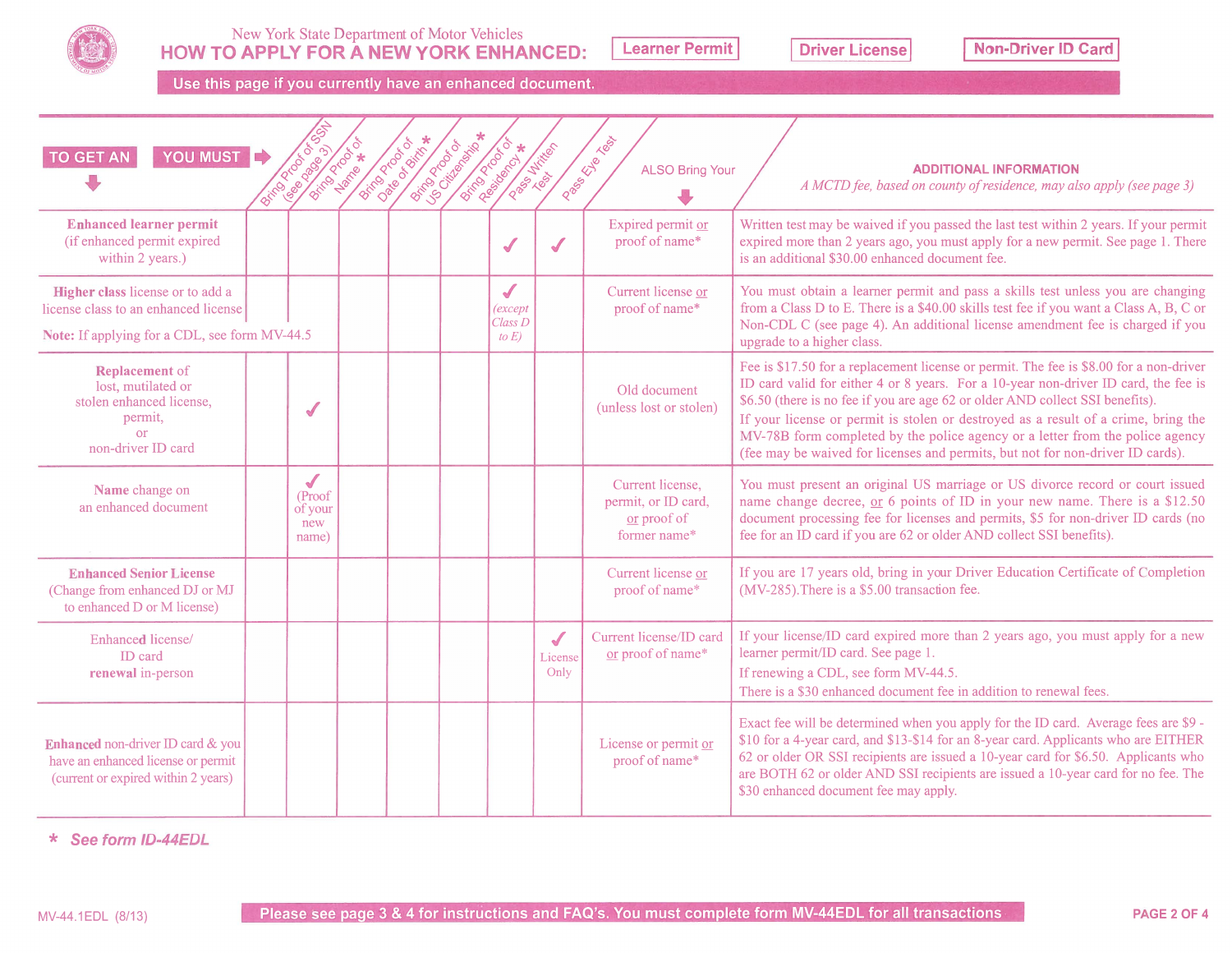## INSTRUCTIONS

ENHANCED DRIVER LICENSE, LEARNER PERMIT, AND NON-DRIVER IDENTIFICATION CARD - New York State offers an enhanced driver license, learner permit, and non-driver identification card (EDL) that will meet the Western Hemisphere Travel Initiative (WHTI) travel document requirements for land and sea border crossings. As early as June 2009, all travelers who are entering or re-entering the US from Canada, Mexico, and some countries in the Caribbean will be required to present a passport or other approved travel document that establishes the bearer's identity and citizenship. A WHTI-compliant EDL is available to applicants who can prove US citizenship and NYS residency, and can be used instead of a passport for travel by land and sea between the United States and Canada, Mexico and some countries in the Caribbean.

Ifyou are interested in applying for an EDL or upgrading your current NYS document to an EDL, please see forms MV-44EDL and ID-44EDL.

WHERE TO GET FORMS - Form MV-44EDL (Application for Enhanced Driver License or Non-Driver ID Card), form ID-44EDL (Proofs of Identity - list of acceptable proofs of name and date of birth), and form MV-44.5 (Federal Requirements for Commercial Driver License Applicants) are available at any Motor Vehicles office and on the DMV website (www.dmv.ny.gov).

VISION TEST REQUIREMENT -New York State law requires that you pass a vision test when you first apply for a driver license and when you need to renew a license. You can take a vision test in any Motor Vehicles office or you can have your vision tested by one of the following providers: a licensed physician, physician assistant, registered nurse, nurse practitioner, ophthalmologist, optometrist, optician, pharmacists who are enrolled in DMV's Vision Registry, staff supervised by any of these providers, and the staff of organizations that are authorized by the New York State Department of Motor Vehicles to give the vision test. If you use one ofthose providers, the provider will either send your vision test results to DMV electronically or give you a completed vision test report form (MV-619) to submit to DMV.

MINIMUM AGE FOR APPLICATION -You must be at least 16 years old when you complete a driver license application. Parental consent is required if you are under 18, unless you are 17 years old and have a Driver Education Certificate of Completion (MV-285). A non-driver ID card is available if you are under 16, with parental consent. For more information about the WHTI travel requirements for children please visit the following website: http://www.getyouhome.gov/html/lang\_eng/eng\_sa.html

METROPOLITAN COMMUTER TRANSPORTATION DISTRICT (MCTD) FEES - Effective September 1, 2009 an MCTD fee applies to all applicants requesting an original or renewal of a license or learner permit who reside in the following twelve counties: Bronx, Kings, New York, Queens, Richmond, Dutchess, Orange, Putnam, Rockland, Westchester, Nassau, and Suffolk.

PAYMENT OF FEES - Make any checks or money orders payable to "Commissioner of Motor Vehicles". Cash and major credit cards are also accepted at any Motor Vehicles office.

REQUIREMENT TO SHOW SOCIAL SECURITY CARD - You must show your original Social Security Card the first time you apply for an enhanced NYS permit, driver license or ID card, or if your permit, license or ID card is expired more than two years. However, if you currently have a valid NYS driver license, permit or you have a non-driver photo identification card, that was issued after 12/10/2002, your SSN may already be verified with NYSDMV. If you already have a verified SSN on file you can show one of the following documents instead of your original Social Security Card if it contains your complete SSN:

- . Your Federal or NYS Income Tax form W-2, or
- . Your Federal or NYS Income Tax Earning Statement (1098 or 1099), or
- A U.S. computer-printed pay stub with your full SSN and your name and address.

VETERAN STATUS - Ifyou are a veteran ofthe U.S. Armed Forces who was honorably discharged, you may qualify to have "VETERAN" printed on the front ofyour current and future photo documents at no charge (all regular transaction fees will apply). Complete form MV-44EDL or your photo document renewal invitation, mark the veteran status box, and bring the form to a DMV office with proof of honorable discharge (DD-214, DD-215, WD AGO 53, WD AGO 55, WD AGO 53-55, NAVPERS 553, NAVMC 78PD, and the NAVCG 553, or "Enlisted Separation Paper"). If your application is approved, a new photo document with "VETERAN" printed on the front will be mailed to you.